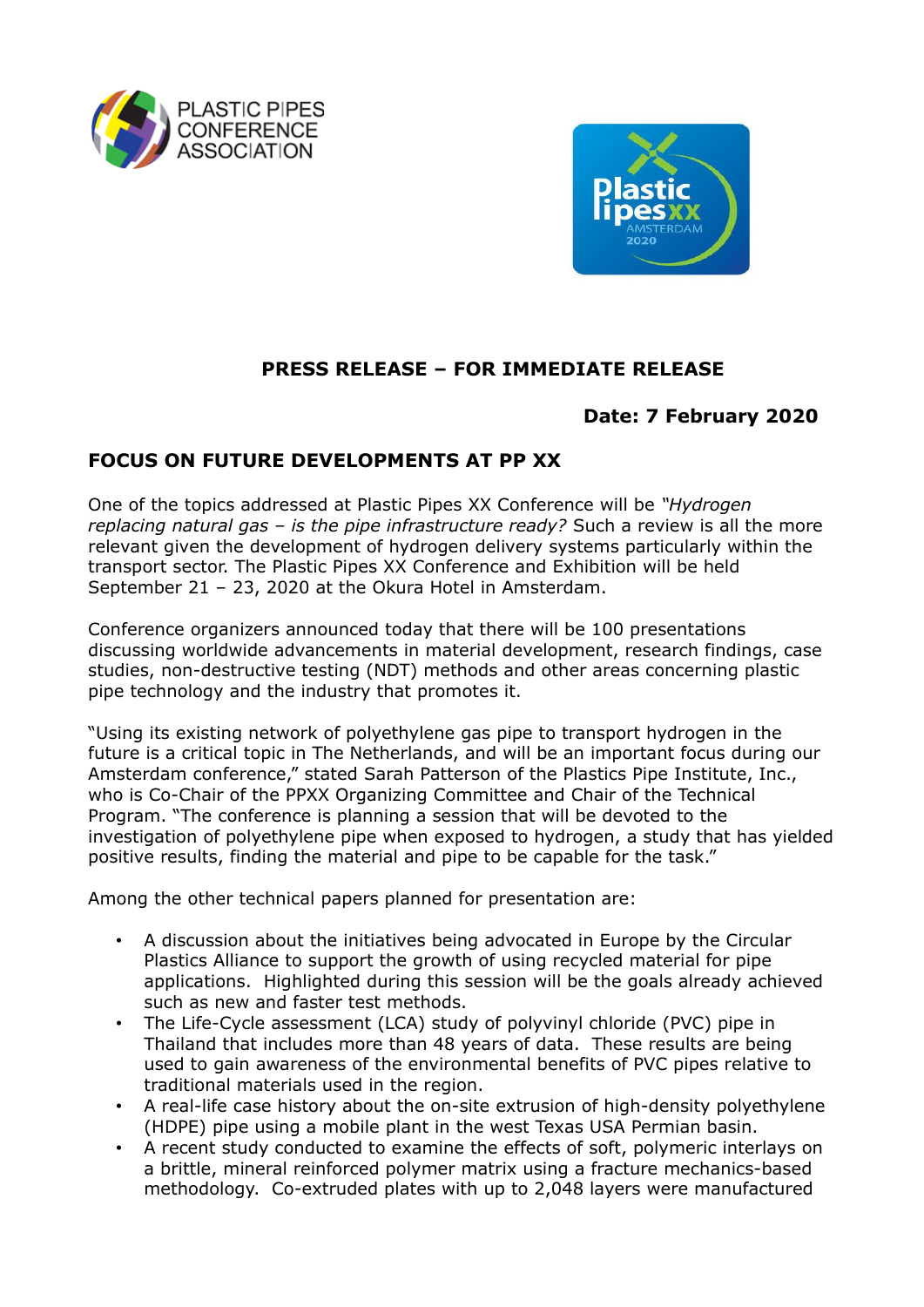and tested for this study. The objectives include a defined guideline from multilayer laminates to industrial pipe applications.

Patterson explains that the conference will have three days of technical presentations covering aspects of plastic pipe systems such as raw materials, joining methods/components, processing equipment, additive/ingredients, test methods, plastic pipeline solutions, application areas, case studies, sustainability performance and latest market issues.

The Organizing Committee of Plastic Pipes XX received 155 abstracts to review and selected nearly 100 for technical presentation and 15 for the poster gallery walk.

Organized by the Plastic Pipe Conference Association (PPCA) and held every two years, the Conference and Exhibition are hosted by PPCA members: PE 100+ Association, the Plastics Pipe Institute, Inc. (PPI) and The European Plastic Pipes and Fittings Association (TEPPFA).

Information, online registration, exhibition space and sponsorship opportunities for Plastic Pipes XX are now available through: www.ppxx.eu

The following sponsors are already on board for PLASTIC PIPE XX in Amsterdam:

- **Main Corporate sponsors:** Baerlocher and Rollepaal
- **Gold level sponsors:** MOL, Hultec, LyondellBasell, Kiwa, Fangli Group, Banline RTP Machinery Equipment
- **Silver level sponsor:** Molecor
- **Gala Dinner sponsor:** The European Plastic Pipe and Fittings Association (TEPPFA)
- **Official Carriers of the Conference:** AIR FRANCE/KLM
- **Welcome Reception sponsor:** KraussMaffei Berstorff
- **Lunch sponsor:** RTP Company
- **Coffee break sponsors:** battenfeld-cincinnati, Tecnomatic
- **IPAD corners sponsors:** PVC4Pipes Association and PE100+Association

(ENDS)

Note to Editors: PPCA conferences are self-financing and any profits from one event are re-invested in future conferences, educational tools or "spin-off" events.

Further information: Eva Ori at eva@evacon.hu Tel.: + 36-30-9514-480

#### **OUR MAIN CORPORATE SPONSORS**

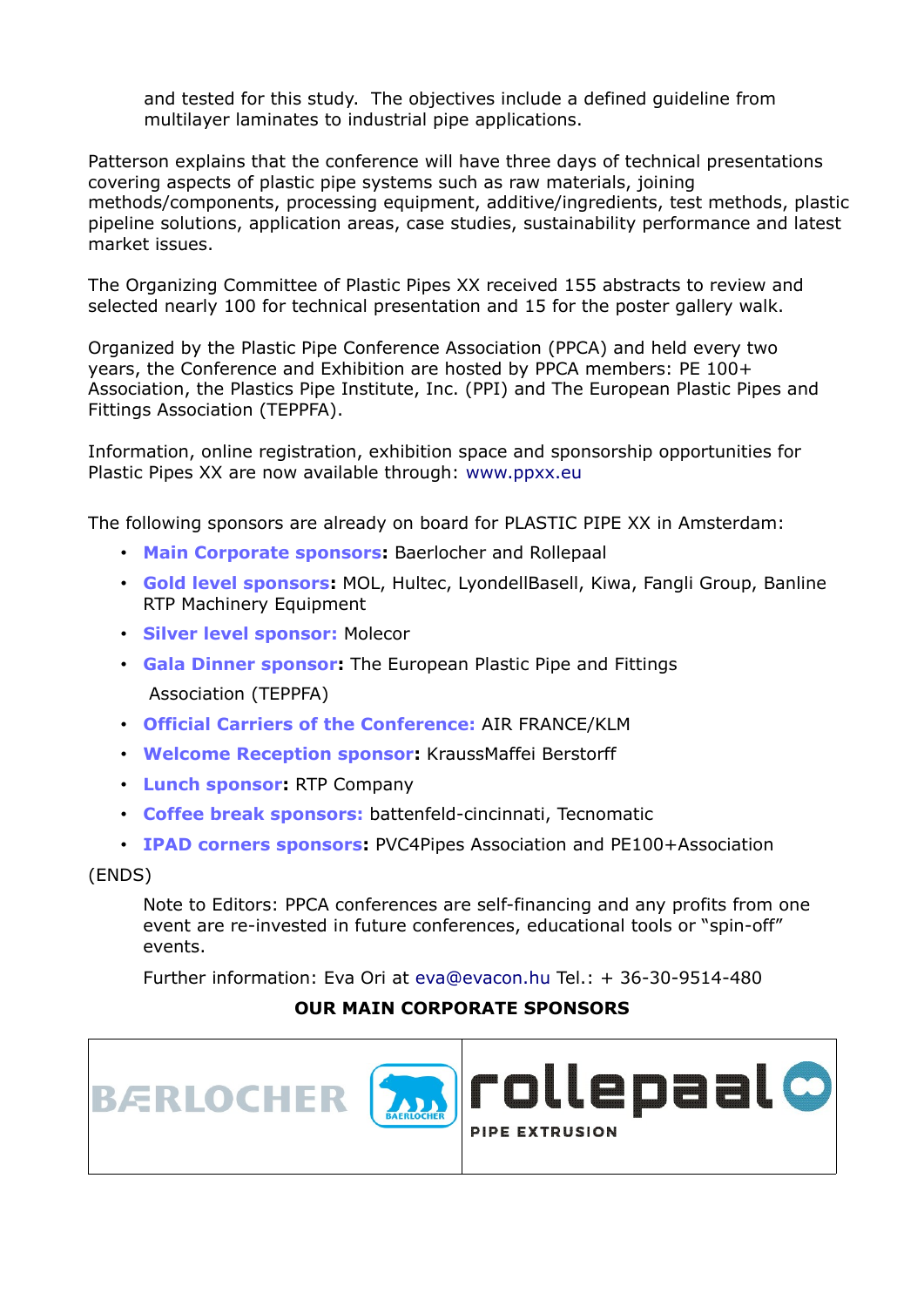# **GOLD LEVEL SPONSORS**

| <b>FANGLI</b>                  | hultec                                  | kiwa 1                                             |
|--------------------------------|-----------------------------------------|----------------------------------------------------|
| <b>RTP Machinery Equipment</b> | <b>Banline MIOIL</b><br>get flexibility | <b>Iyondellbasell</b><br><b>Advancing Possible</b> |

**SILVER LEVEL SPONSOR**

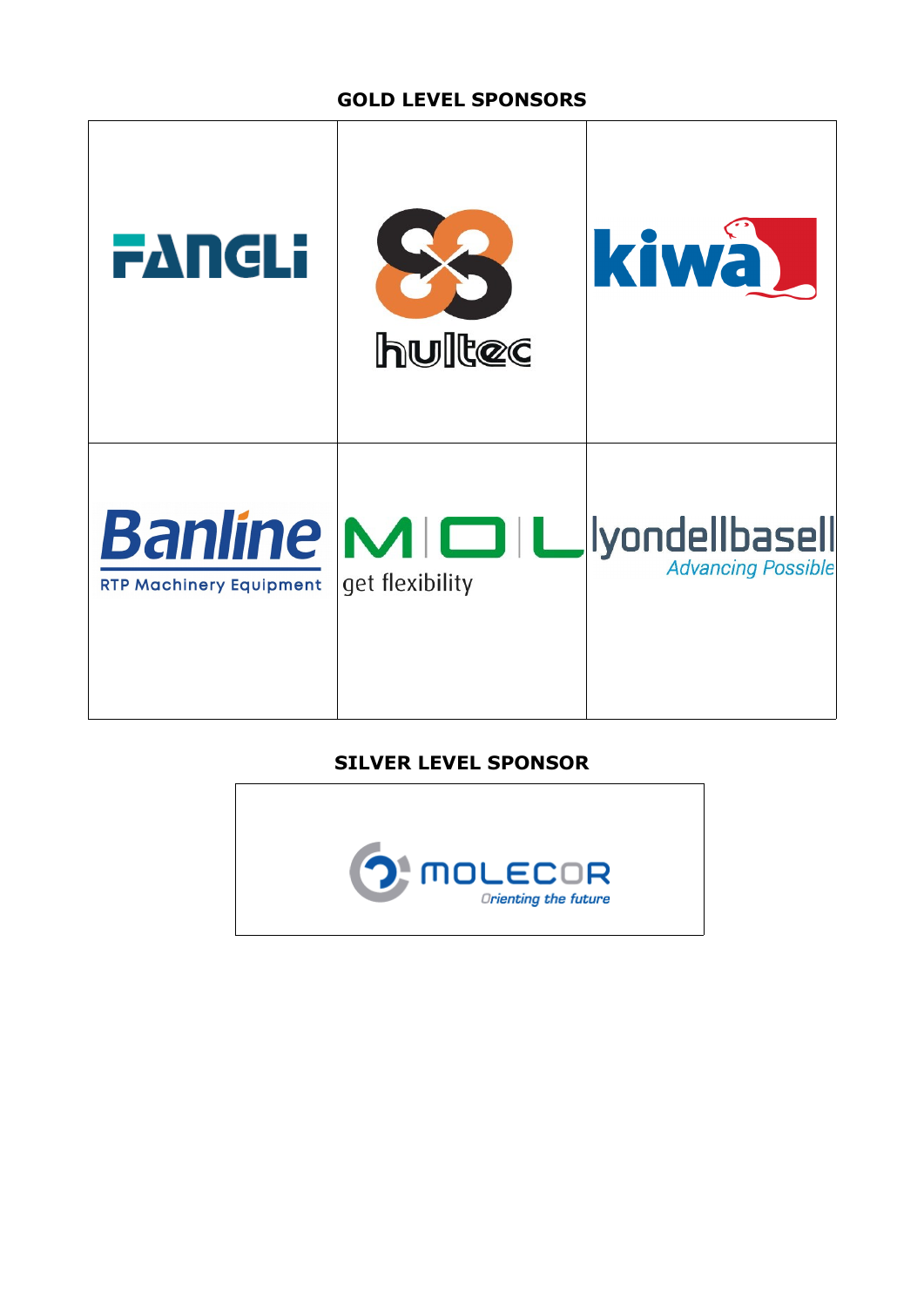### **GALA DINNER SPONSOR**



### **OFFICIAL CARRIERS OF THE CONFERENCE**



## **WELCOME RECEPTION SPONSOR**